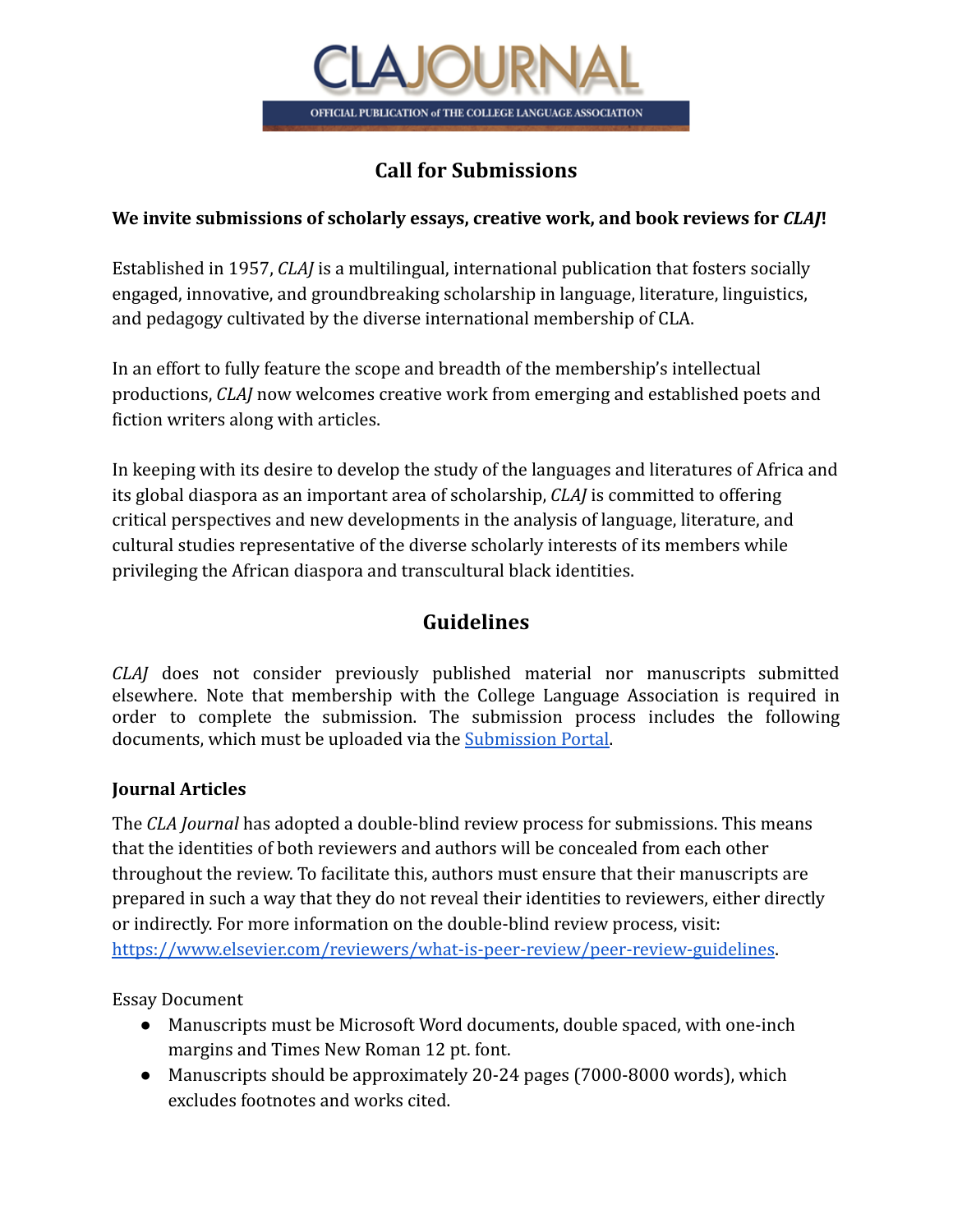- Formatting and citations should conform to The MLA Handbook (8th Edition, 2016).
- *CLAJ* requires reference notes in the form of footnotes.
- An abstract of the essay that does not exceed 250 words formatted as a single-spaced page with the essay title and author's name.

Supplemental Documents

- Manuscripts should also be accompanied by a separate additional file that contains a cover letter with the author's name, address, Email address, telephone number, and professional affiliation.
- Include a biographical sketch of the author, of approximately 100 words. If the work is collaborative, a separate biographical sketch is required for each author.

### **Creative Work (Poetry and Short Fiction)**

The review process for creative submissions is also anonymized. This means that the identities of both reviewers and authors will be concealed from each other throughout the review. To facilitate this, authors must ensure that their manuscripts are prepared in such a way that they do not reveal their identities to reviewers, either directly or indirectly. For more information on how to anonymize your file, please visit:

<https://www.elsevier.com/reviewers/what-is-peer-review/peer-review-guidelines>.

Creative Document

- Poetry submissions are limited to 3 poems and must be submitted in the same document via the *CLAJ* submission portal.
- Fiction submissions should be Microsoft Word documents, double spaced, with one-inch margins in Times New Roman 12 pt. Font. Manuscripts should not exceed 5000 words.

Supplemental Documents

- Manuscripts should also be accompanied by a separate additional file that contains a cover letter with the author's name, address, Email address, telephone number, and professional affiliation if applicable.
- Include a biographical sketch of the author, of approximately 100 words. If the work is collaborative, a separate biographical sketch is required for each author.

#### **Book Reviews**

*CLAJ* considers unsolicited book reviews for publication and dispatches books to qualified members for solicited reviews.

Book Review